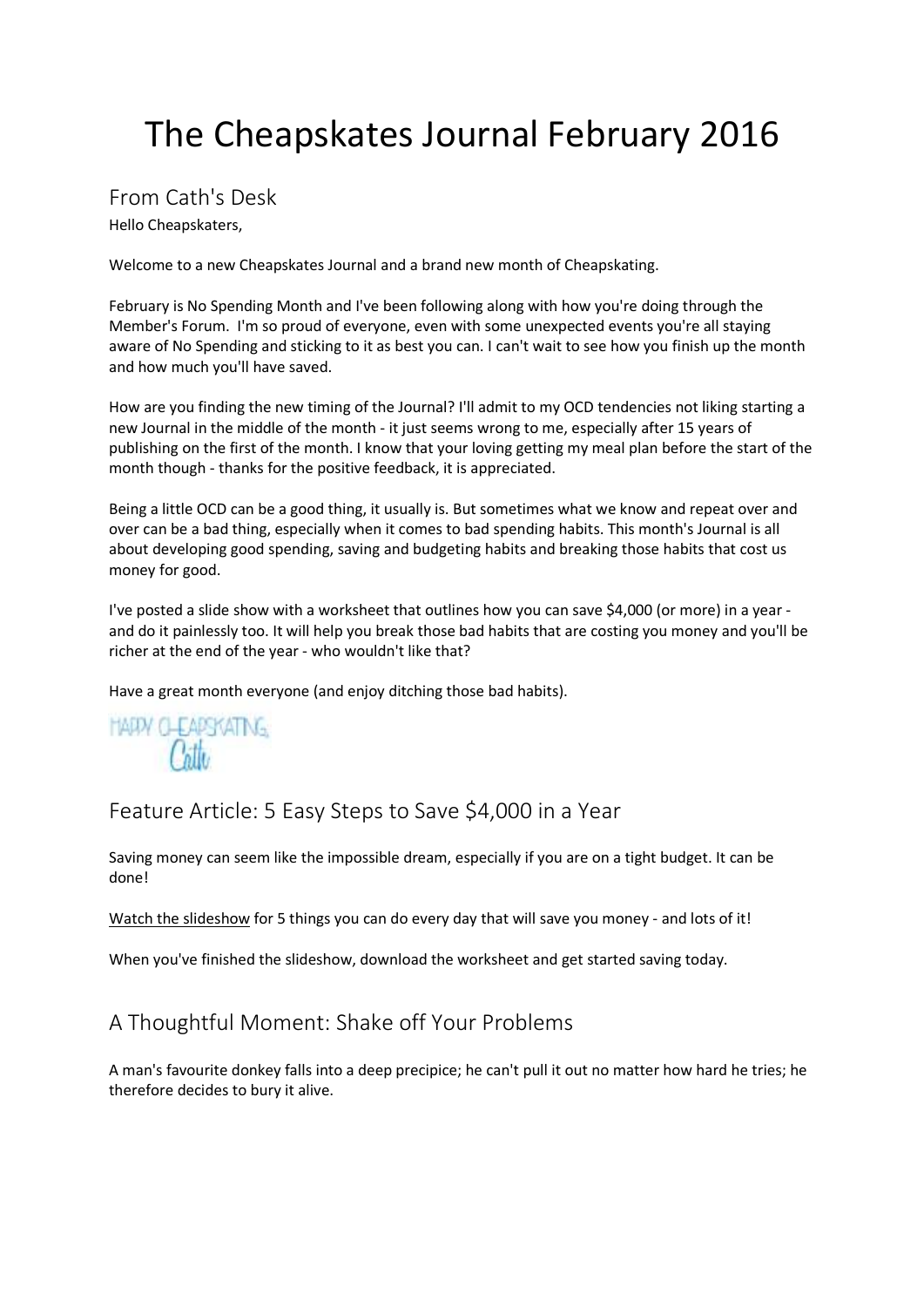Soil is poured onto the donkey from above. The donkey feels the load, shakes it off, and steps on it; more soil is poured.

It shakes it off and steps up; the more the load was poured, the higher it rose; by noon, the donkey was grazing in green pastures.

Moral of the story: after much shaking off (of problems) and stepping up (learning from them), one will graze in GREEN PASTURES.

### Jam and Jelly Making Basics

Jams and jellies are among the most popular preserved foods. Not only are they delicious, they can also be used in many ways and are the perfect way to preserve large quantities of fruit. Getting them right may take some practice, but it's well worth the effort.

#### Equipment

Making jams and jellies doesn't require much equipment. Here's what you'll need.

· Saucepan – You'll cook the fruit in an appropriately sized saucepan. Make sure the pan is large enough to allow for boiling and stirring without spillage. There are specialty jam and jelly pans, but they are expensive and not necessary. A large saucepan or stockpot will do the job perfectly for you.

· Jelly bag or cheesecloth – If you're making jelly out of firm fruits you'll need some way to strain out the juice. If you choose to use cheesecloth, use at least two layers. Jelly bags may be purchased where you buy your canning supplies or made out of muslin or unbleached calico.

· Jars – Jars that can withstand high temperatures (for sterilising and to handle the boiling hot jam) and lids with sound seals are essential. You can use preserving jars or re-use jam jars you already have.

· Preserving Pan – Since jams and jellies are high in acid, they may be bottled using a water bath canner.

#### Ingredients

The ingredients you'll use for your jam or jelly vary by recipe, but there are certain basic ingredients that you should know about.

· Fruit – Fruit is what gives jams and jellies their flavor and color. Some of the most popular fruits to use include grapes, strawberries and apples. Certain vegetables may also be used, such as rhubarb and peppers.

· Pectin – Pectin is essential for gel formation. Most jam and jelly recipes call for added pectin. Some firm fruits, such as berries, apricots and peaches, contain enough natural pectin for jam and jelly making. However, adding pectin can increase the yield and flavour.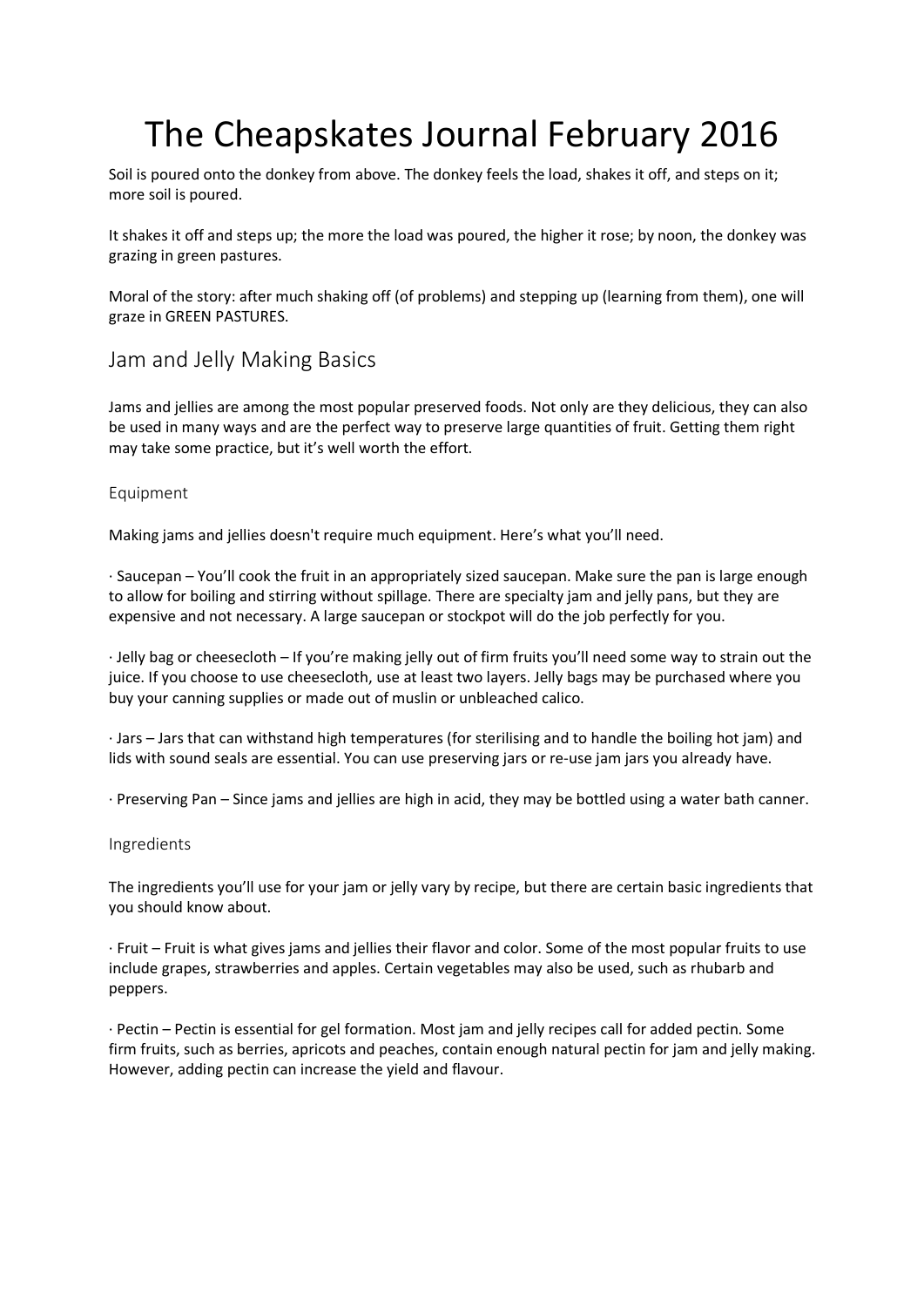· Acid – Acid is also instrumental in gel formation. Most fruits contain sufficient acid for making jam or jelly, but some may require the addition of lemon juice or citric acid. I add a tablespoon of lemon juice per kilo of fruit to my jam and it works every time.

· Sugar – Sugar gives jams and jellies their sweet flavour, but it also serves two other important purposes. It aids in gelling and it acts as a preservative. The sugar binds with the liquid, helping prevent the growth of microorganisms that can cause spoiling and food poisoning. Low-sugar jams require the addition of gelatin for proper thickening and should be refrigerated and used within 4 weeks instead of canned.

#### The Basics of Preparation

If you're new to making jams and jellies, it's easiest to follow a recipe with step-by-step instructions but there are some basic steps you should know before you get started. Here's a brief overview.

1. Prepare the fruit. All fruits should be washed first. Soft fruits and berries should be crushed, while firm fruits should be cut into small pieces. Peels and cores are removed when making jam, but may be left intact for jelly. Some fruits require added water, and lemon juice may be added for tartness.

2. Cook. When making jelly, the fruit is simmered until soft, then strained through the cheesecloth or jelly bag. Sugar and pectin are added according to the recipe's instructions, and the mixture brought to a boil. The steps for jam are essentially the same, except straining is not required. Cooking times vary by fruit.

3. Skim off the foam. Once cooking is complete, the mixture is removed from heat and the foam quickly skimmed off.

4. Fill containers and process. The mixture should be poured into hot jars or containers immediately. Fill them no higher than ¼ inch from the top. Wipe off the rims, put the lids in place and process in the boiling water bath for 6 minutes if you are using that method. Otherwise put the hot jam or jelly into the jars, seal, tighten the lids and leave them to seal themselves.

### Before You Lose Your Purse - Read This!

Your purse isn't just a convenient place to store money and your driver's license. It can also be filled with credit cards, debit cards, family photos and other important information. Before you lose your purse and face the difficulty of replacing the items, you may want to take these steps.

Take a proactive approach to protecting your wallet:

1. Make a list of everything in your purse. By creating a list, it will be easier to replace the missing items if something happens to your wallet.

It's important to write down everything, even the pet photos, so you'll know what you might want to replace later.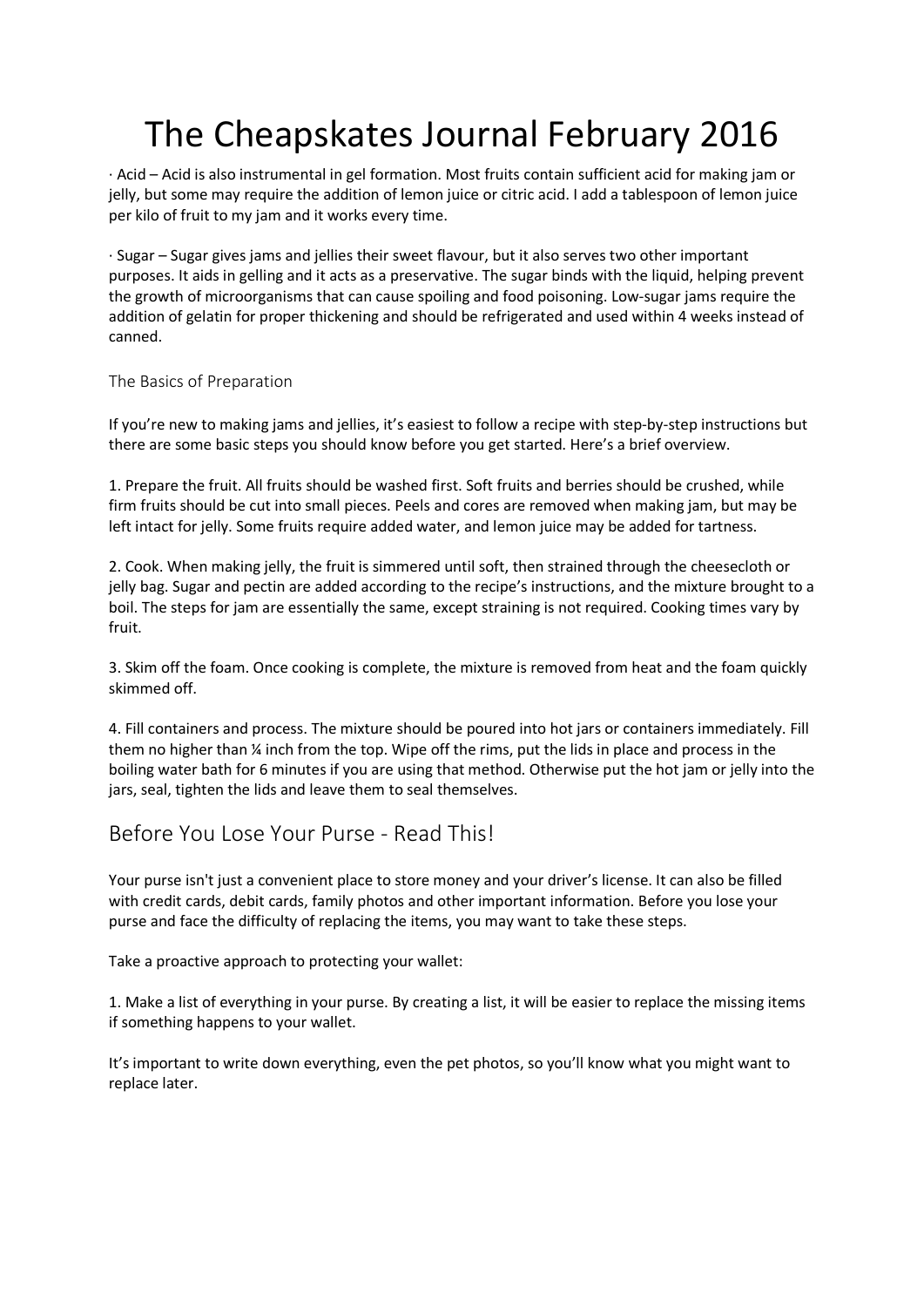Consider making more than one copy of the list. Keep a version somewhere safe out of your home as an extra precaution. The list will need to be easily accessed, so keeping an extra copy at home will help you too.

2. Write down account numbers and phone numbers. Credit cards and debit cards often have toll free phone numbers on the back that can help you. But if these numbers are in your missing wallet, they aren't much help.

By writing down the phone numbers and account numbers, it will be much easier and quicker to prevent fraudulent charges and order replacement cards.

Even better, make copies of all of your cards. If you have access to a copy machine, you may want to make copies of all of the cards in your wallet.

By reducing the amount of personal information you carry in your wallet, you'll make it more difficult for thieves to steal your identity.

3. Make copies of your pictures. The pictures in your wallet can be just as valuable as the cards and money. The memories and messages they represent are difficult to replace.

4. Avoid attaching your keys to your purse Keep your keys separate from your wallet. If one gets lost, at least the other one will be safe. This will make replacing everything a simpler process.

5. Keep your PIN numbers and passwords out of your purse. From your email account to your social media profiles, you have multiple passwords to remember. Although it's not easy to memorize or keep track of all of the passwords you need, you don't want to carry them in your purse. Keep them in a separate, safe place.

If your purse disappears, and your PIN numbers or passwords are in there, thieves will have easy access to your accounts.

Also, by leaving your PIN number within easy access to thieves, your bank might not even cover the fraudulent charges that were made with PIN numbers.

You may not be able to stop every instance of your purse getting lost or stolen. However, you can be prepared for the possibility and take steps to reduce the negative impact if it happens.

### Know the Shelf Life of Your Preserved Foods

Bottling, canning, drying, vacuum packing and freezing foods allows them to remain tasty and fresh for extended periods of time. Unfortunately, they will not last forever. Since you're not using the preservatives and advanced techniques used in preserving store-bought foods, you can't expect foods you've preserved at home to retain their taste and freshness as long as they do. Knowing the shelf life of each item you preserve will help you plan accordingly. Here's a quick overview.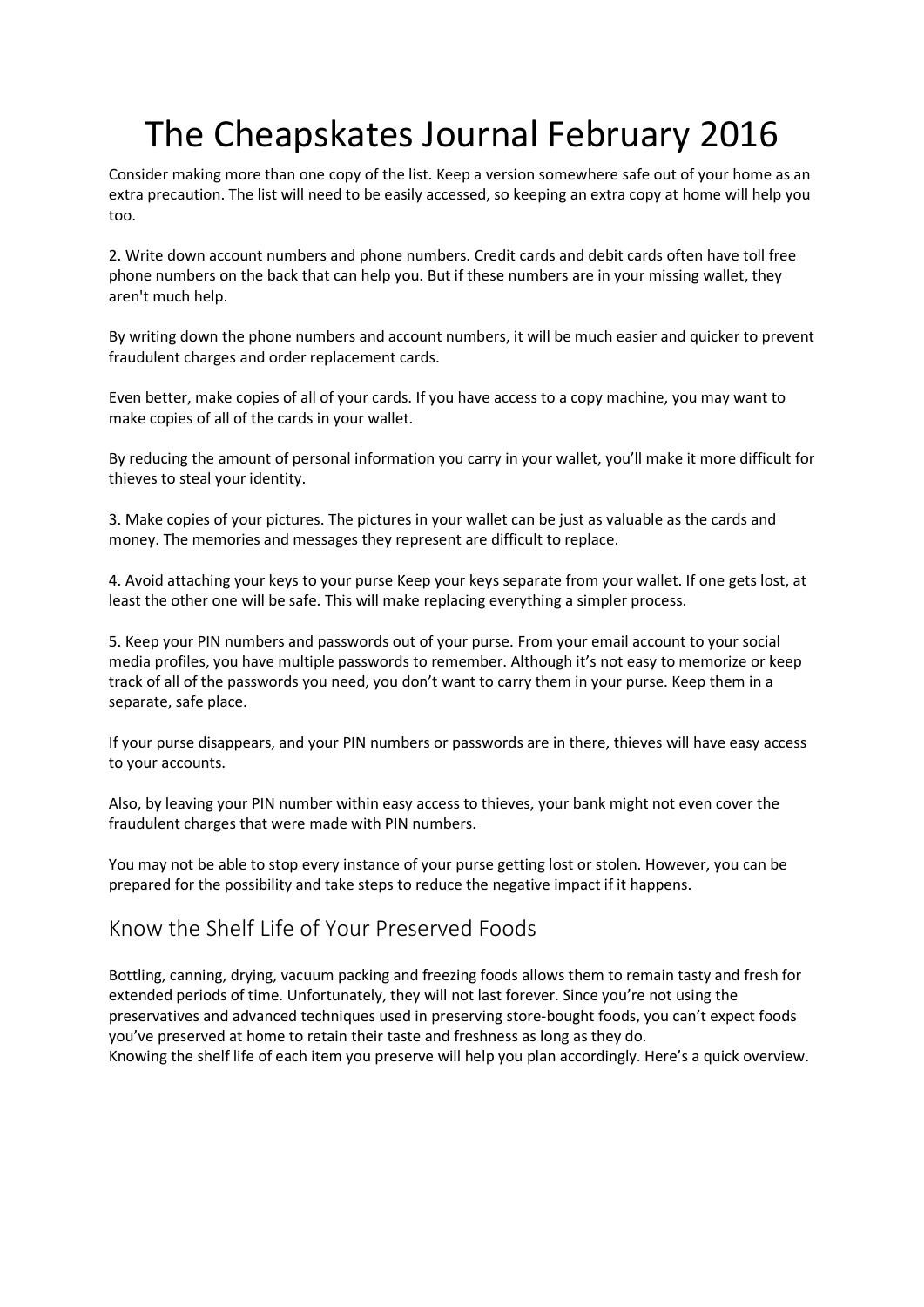#### Bottled/Canned Foods

As long as you store them in a cool, dry place, bottled (or canned) foods will be safe to eat for anywhere from several months to over a year. Light may cause colour change and nutrient loss, so store items in glass jars in a dark place.

In general, most bottled or canned foods that are stored properly should be consumed within a year. However, foods that are low in acid such as tomatoes may not last quite as long. Foods that are especially high in acid will keep for up to 18 months, and canned fruit juice may be stored for up to 3 years.

#### Dried Foods

When it comes to the storage of dried foods, there are four factors that can significantly affect shelf life. These are temperature, moisture, oxygen and light. The lower the levels of these four things, the longer you can expect your dried foods to last.

Under optimal conditions, dried fruits will keep for up to a year. Dried vegetables will last about 6 months. Dried meats will keep for around 6 months as well if they are refrigerated. Keep in mind, however, that opening containers of dried foods exposes them to oxygen and shortens their shelf life. You can extend the shelf life of dried foods with oxygen absorbers - little parcels you put into the container with the food before sealing. They can be bought online or from specialty preserving shops, but they are quite expensive and if you rotate your bottling not necessary. If you are planning on storing your bottled or canned produce for more than 12 months, they may be worth considering.

#### Frozen Foods

Freezing foods greatly extends their useful life. In fact, as long as your freezer is kept at or below zero degrees Fahrenheit, the foods in it will remain safe to eat indefinitely. But the quality of any food will decrease when frozen for an extended period of time. It may undergo changes in flavour, colour, texture and nutritional value. So even with frozen foods, shelf life is still important.

Meats are among the most commonly frozen foods. Depending on type, they will retain their quality for anywhere from a couple of months to a year. Roasts, steaks, pork, whole poultry and wild game are among those that keep the longest. Chicken and turkey pieces will retain their quality for up to 9 months. Ground or sliced meats do not keep as long as those that are left intact or cut into large pieces and should be used within 4 months. Fatty and lean fish should be used within 3 and 6 months respectively. Sausage, bacon and organ meats should be consumed within 2 months.

Shelf life for frozen fruits and vegetables varies by type. In general, vegetables will keep for up to a year, and fruits for up to 6 months. Exceptions include capsicums and tomatoes, which should be used within 4 months, and melons, which are good for up to a year.

## Top Tips for Saving for a House Deposit

Are you trying to save for a deposit on your dream house? A bigger deposit can make it easier to obtain a loan and will obviously reduce your monthly mortgage payments. You'll have more equity in the property straight away too.

If you're trying to save for a deposit, consider these strategies: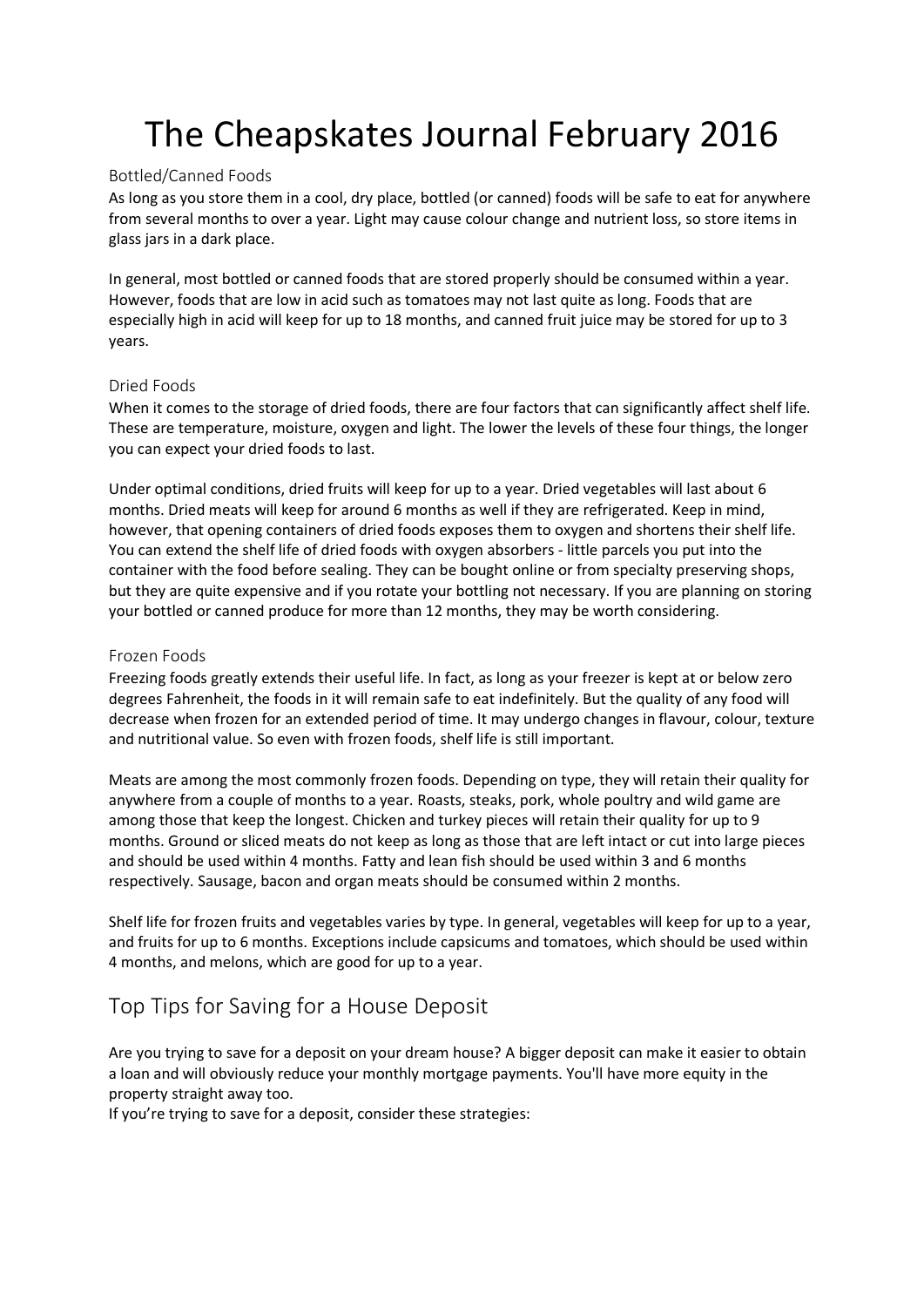1. Set a deposit goal. It's easier to save if you have a clear goal for your deposit. Look at houses in your price range and talk to real estate agents to get an estimate of how much money you're looking at to buy your home. A minimum of 20% of the cost is a good goal. If you can wait and save more - even just another 5%, you'll save thousands in interest and time and own your property sooner.

2. Use traditional savings accounts. A traditional savings account at a bank has both advantages and disadvantages.

· One of the benefits is being able to withdraw and use your money quickly. Another advantage is that there aren't any fees for withdrawing the savings. You have instant access to the account and can use it.

· The downsides of traditional savings accounts are the possibility of monthly fees and low interest rates, so your money doesn't earn much.

3. Try the \$5 note savings plan. The \$5 note savings plan is a simple process to reach your deposit savings goal more quickly.

· In addition to your regular savings routine, this plan involves saving a \$5 note every time you get one from a bank, friend or store. If you get a \$5 note or multiple \$5 notes as change, then you save them. Deposit them on a regularly to earn interest.

4. Take advantage of automatic savings transfers. It's easy to forget to add money to your savings accounts. If you're worried this will happen to you, set up automatic transfers from your pay to your savings account.

· You can choose the amount and frequency of the automatic transfers.

· One of the advantages of this strategy is that you can choose an amount you wouldn't really miss from your pay. What you never see, you can't spend, either. Your savings will grow automatically.

5. Apply for the First Home Owner Grant (FHOG). This is a national scheme for first home buyers. Under the scheme, a one-off grant is payable to first home owners that satisfy all the eligibility criteria. Check for state funded schemes too and apply for them if you qualify. Find out more here: http://www.firsthome.gov.au/

Frugal Living Tip of the Month: Save on Gifts!

How much can you save? \$50 or more a month!

Making It Work:

Gifts don't have to destroy your monthly budget. When you plan ahead and shop in advance, you can find unique, satisfying gifts while still staying within your budget.

Adding to your present box regularly will save you a lot of money

Consider these tips for finding frugal gifts: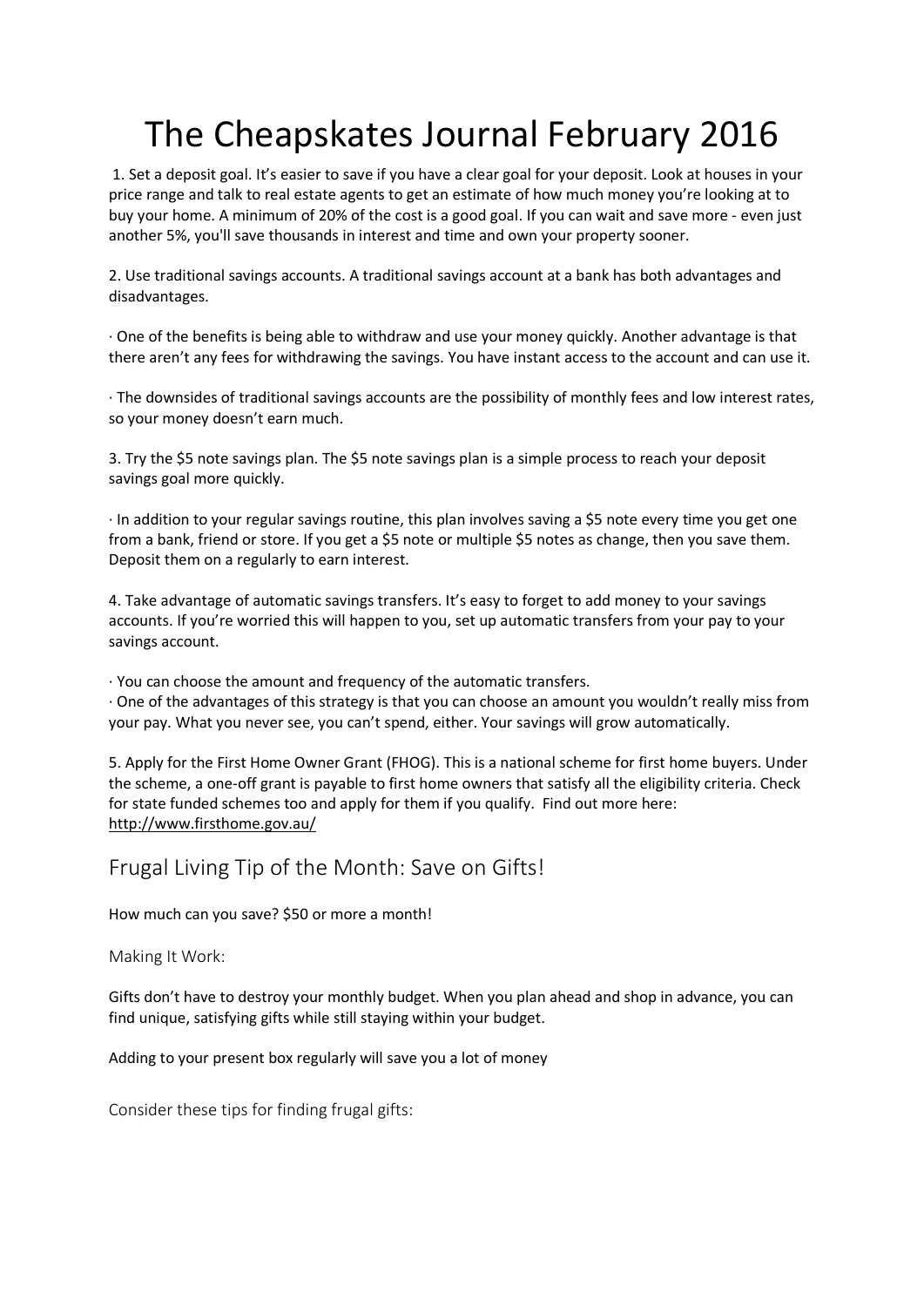#### 1. Re-gifting

This is the right time of year to think about re-gifting - right after Christmas! Do you have a beautiful necklace you received as a gift, but it's not your style? Did your cousin give you a dress that is too big? Put that wonderful present to good use by giving it to someone else who would enjoy it. It's important to keep track of who gave you the original present because you don't want to re-gift it to the same person!

#### 2. Plan months in advance

One of the key ways to save money on gifts is to plan ahead.

Create a calendar of your family's birthdays, anniversaries and other celebrations. This will enable you to plan ahead, create handmade gifts, shop during the sales, and find the perfect gift.

#### 3. Shop at op shops and thrift stores

Your recipients don't have to know where you purchased the gifts. Discover unique presents at thrift stores, resale shops, and similar establishments.

4. Consider gifts of your time or talents

Do you enjoy babysitting? Can you repaint an entire room in one day? If you have unique talents or simply want to give the gift of your time, then you can save money and make the recipient happy.

#### 5. Consider online swap groups and give-away groups

Join a Facebook swap group. Or perhaps your city has an online group that gives away free items or swaps them? They can make perfect gifts.

#### 6. Make your gifts

Handmade items cost big dollars at specialty gift shops and markets. They're even expensive at your local Church or school fete so don't feel guilty about giving a handmade gift. Gifts of baking, sewing, crochet, knitting, pottery etc. are all budget friendly and usually easy to make. Those with green thumbs can create beautiful gifts for next to nothing by taking cuttings from their gardens or collecting seeds and growing plants.

If you are a knitter or can crochet you can make dish cloths or decorate face washers, hand towels, pillow cases, serviettes - let your imagination run wild.

Frugal gifts can help you trim your budget and save money. You can still give wonderful presents without spending a fortune.

### On the Menu: Budget Family Favourites

Every family has favourite dishes.

It may be something simple like baked beans on toast. It may be something rather spectacular like Seafood Chowder. In our family the favourite meals are all simple, old fashioned and very budget friendly.

This month I'm sharing a meatloaf, a variation on potato bake and some truly morish biscuits, just right for school lunchboxes, morning tea or an after school snack.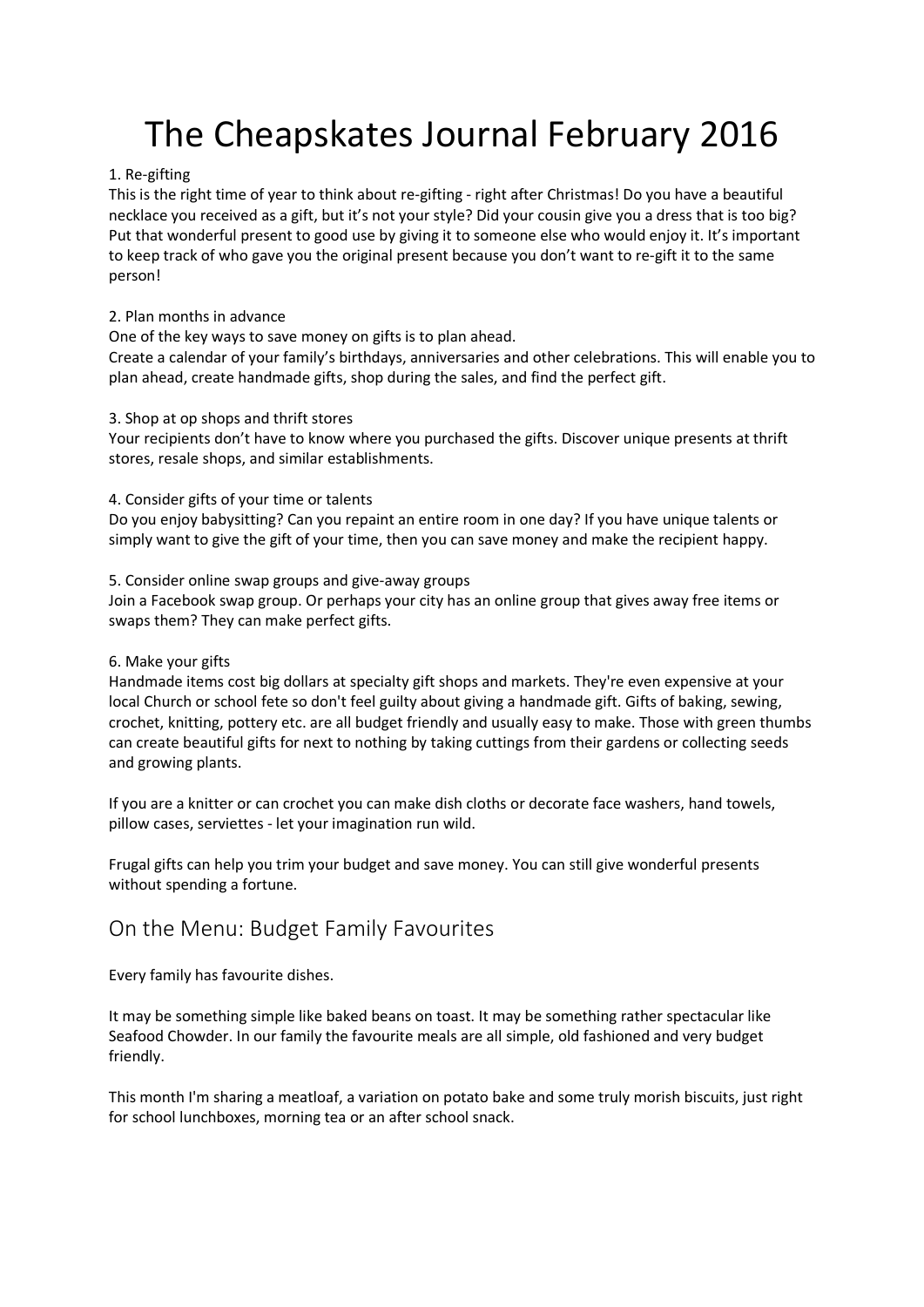#### Grandma's Meatloaf

This meatloaf is a great comfort food. It began with Grandma's recipe, then it became one of our favourites with the addition of seasonings and sweet chilli sauce on top for a little zing. A great foundation for a comfort meal.

Ingredients: 500g mince 2 eggs 1 cup rolled oats 1 small onion, diced 1 small green pepper, chopped fine 1/2 teaspoon black pepper 1/2 teaspoon chilli powder 1/2 teaspoon garlic salt 1/2 cup sweet chilli sauce

#### Method:

Pre-heat oven to 180 degrees Celsius. Grease a 8cm x 20cm loaf tin. Line the base with baking paper. In mixing bowl combine all ingredients, except sweet chilli sauce. Press mixture into loaf pan. Top with chilli sauce and cover with foil. Bake for 35 minutes. Remove foil, and continue cooking for an additional 10 minutes. Let rest 10 minutes before turning out to slice. Serves 4.

#### Cheesy Scalloped Potatoes

These gooey, yummy cheesy potatoes are the perfect side for any dinner but they go very well with Grandma's Meatloaf. Easily dressed up for a meal or served just as they are for a satisfying side. Serves: 6

Ingredients: 3 large potatoes, peeled 1 small onion, thinly sliced 2 tbsp dried parsley 2 cups grated cheese 1/3 cup grated Parmesan cheese 1/2 cup diced bacon, cooked 600ml cream 1 tsp salt 1/2 tsp pepper

Method:

Preheat your oven to 180 degrees Celsius. Oil the base and sides of a casserole dish. Next layer a third of the peeled potatoes, parsley and onions on the bottom. Sprinkle with 1/2 cup of cheese and salt and pepper.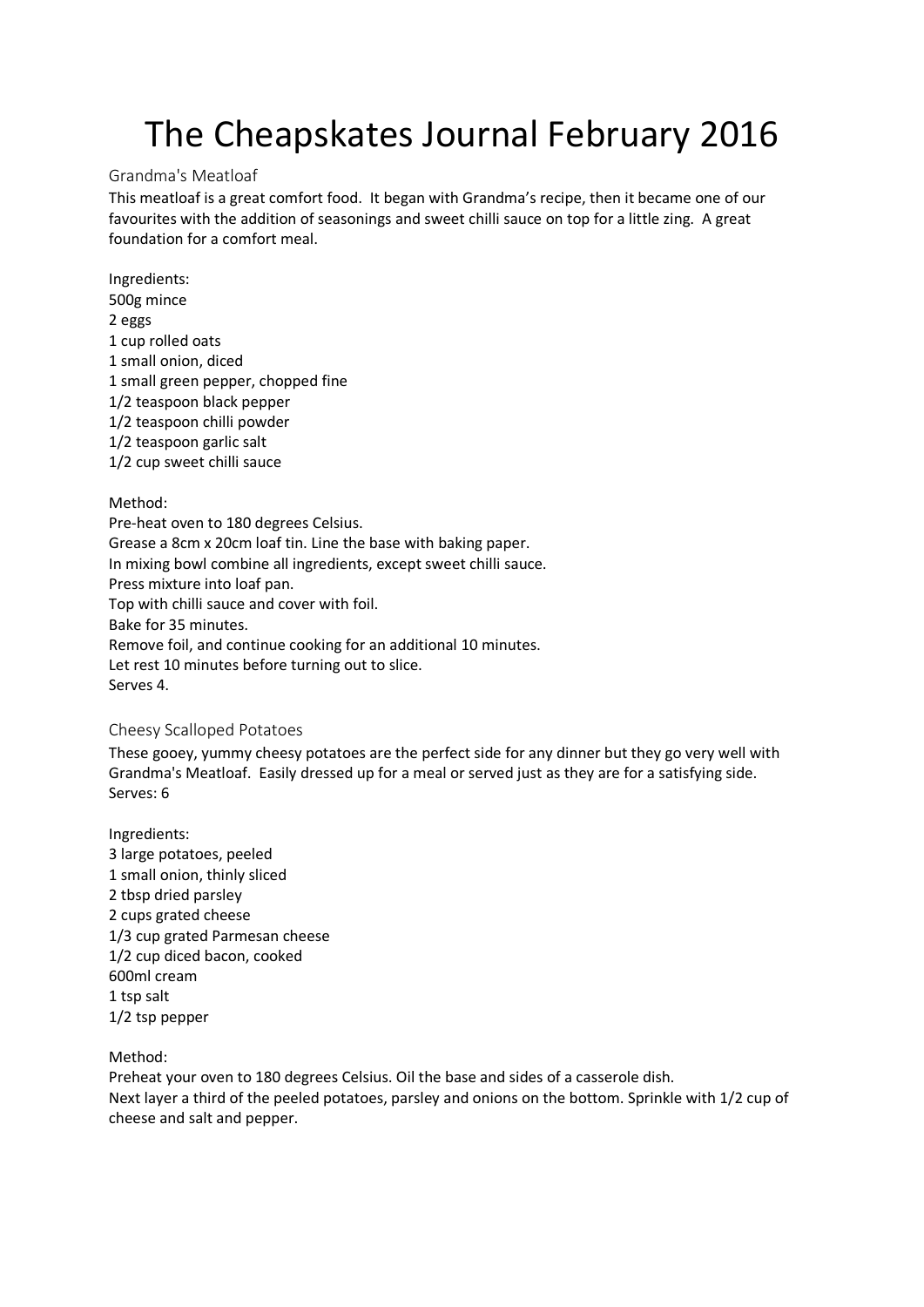Create 2 more layers using the onions, potatoes, parsley and cheese as you did in the last step. Pour the cream over the layers and sprinkle with remaining cheese and crumbled bacon. Sprinkle the Parmesan cheese on top and cover with foil. Cook for about 30 minutes and then remove the foil and continue baking for another 15 minutes until nicely browned and bubbly and potato is cooked through.

### Oat and Fruit Biscuits

These biscuits taste just like grandma used to make. Sometimes I use sultanas or cranberries or even mixed fruit, and sometimes I use chocolate chips, either way they are delicious.

Ingredients: 3/4 cup butter, softened 1 cup brown sugar 1/2 cup white sugar 2 eggs 1 teaspoon vanilla 1/2 teaspoon bicarb soda 1 teaspoon salt 3 teaspoons mixed spice 3 cups rolled oats 1-1/2 cups plain flour 1 cup sultanas, craisins, mixed fruit or chocolate chips or a combination of these ingredients

### Method:

Preheat oven to 180 degrees Celsius. Mix butter, sugars, eggs and vanilla until light and creamy. Add all dry ingredients and mix well. Add dried fruit or chocolate chips if desired, mix well. Drop from a teaspoon onto a baking paper lined biscuit sheet. Bake for 8-10 minutes. Let rest 1 minute then transfer to a rack to cool. Makes 3 dozen.

## Quote of Note

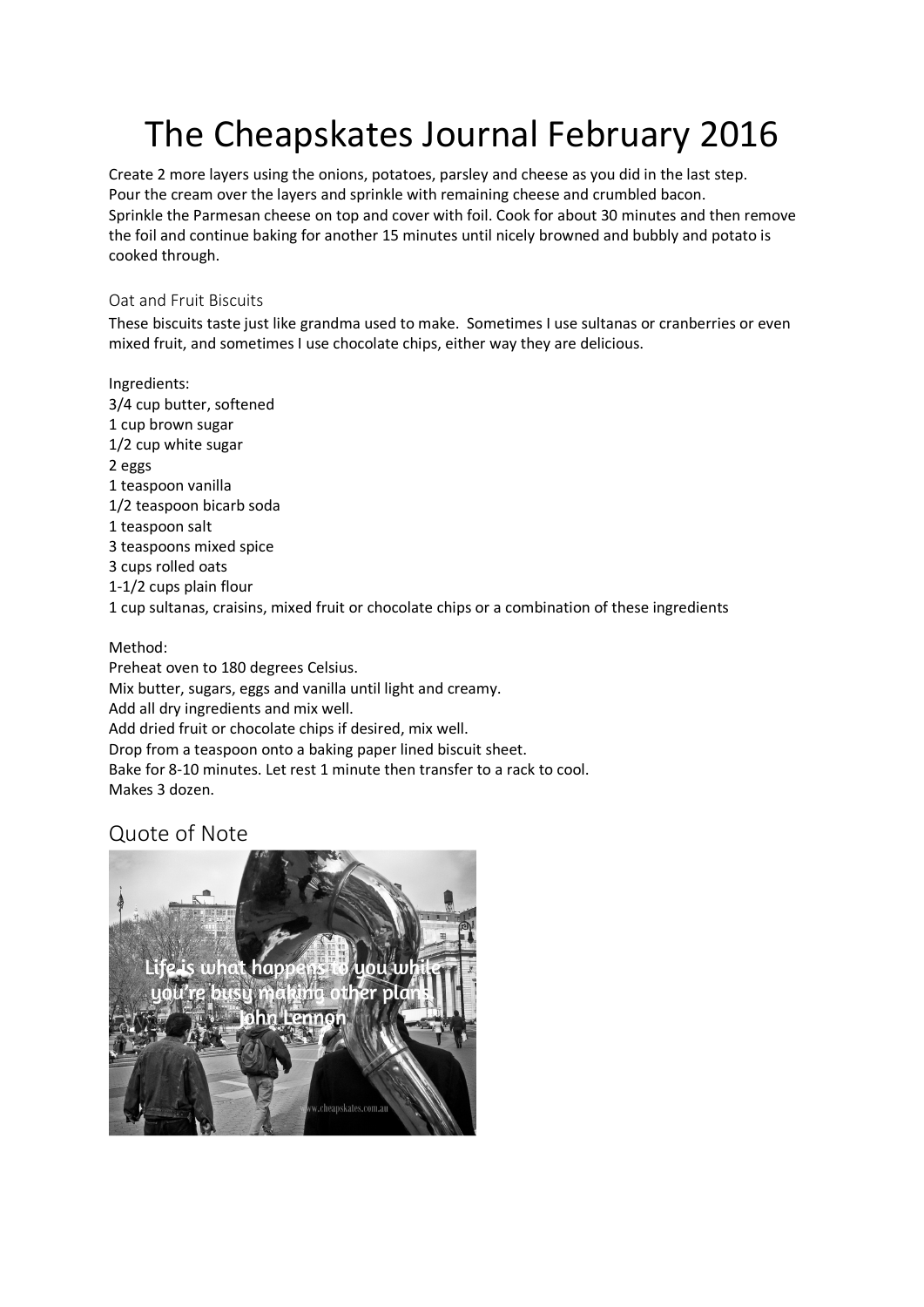## Cheapskates Tip Store

### Scrubbing with Plastic Citrus Bags

My friend bought three pomelos from Costco in a green plastic mesh bag. The plastic is quite stiff, and when the label is taken off, it can be rolled up to make a very good coarse scourer which does not scratch.

I have also cut similar orange bags into strips and crocheted them with nylon twine to make similar scourers. These last a great deal longer than purchased scourers, and the nylon does not rot easily. They can easily be bleached to keep them germ free.

Brilliant for scouring the coffee stain off the white inside of the coffee mug! Contributed by Adele Main

### Keeping your Front Loader Mould Free

Put on a pair of rubber gloves. Then place an old towel on the floor in front of the washing machine door and place a bowel with a cup of White King in it. Have an old toothbrush handy. Then take 4 sheets of paper towel, fold them in half and then across lengthways until it looks like a long sausage. Dip it into the White King in the bowel and squeeze out some of it so it is not dripping but still saturated in the White King. Carefully stuff it in between the rubber grooves and continue the same right the whole 360 degree circumference of the rubber grooves of the machine. Leave it there for several hours and then remove the sheets of paper towel into the bowel and using your toothbrush and some dishwashing detergent and vinegar gently scrub away any mouldy residue. Rinse with water. Do this until there is no visible mould. It may take a little patience. Every time you have completed a wash cycle be sure to take a dry microfibre cloth, roll it up and stuff it into the rubber cavity where the water builds up and leave it there for a couple of hours. Always leave the door open and you will never have a problem again. It's the only way. And I had tried everything!

Contributed by Sophie Burness

### Using up the Last of the Lettuce

Did you know lettuce can be fried and served as a side dish (think baby spinach, rocket as well as traditional cos and hydroponic mixed lettuces) with a dash of vinegar and pinch of salt? Great for the bags of lettuce getting a little aged in the fridge drawer - obviously nothing that has gone slimy but great for the bits toward the end of the salad bag or if you grow your own a good way to finish up the last of the leaves. I also sprinkle the mixed leaves as a topping on MOO pizza night. Just like berries, apparently the darker the leaf the more nutrients it contains. Contributed by Angie Fimmano

### Save on Dryer Sheets \$\$\$

I recently came across this SUPER simple tip ..works great and saves you A LOT of \$\$\$\$!!

You'll need…..

A container with an airtight lid (I use a 2L food storage bowl w/screw on lid) 4-6 dish sponges (I use cheap ones in packs of 5) 2 cups fabric softener (any brand/scent - cheapest and nicest smelling you can find)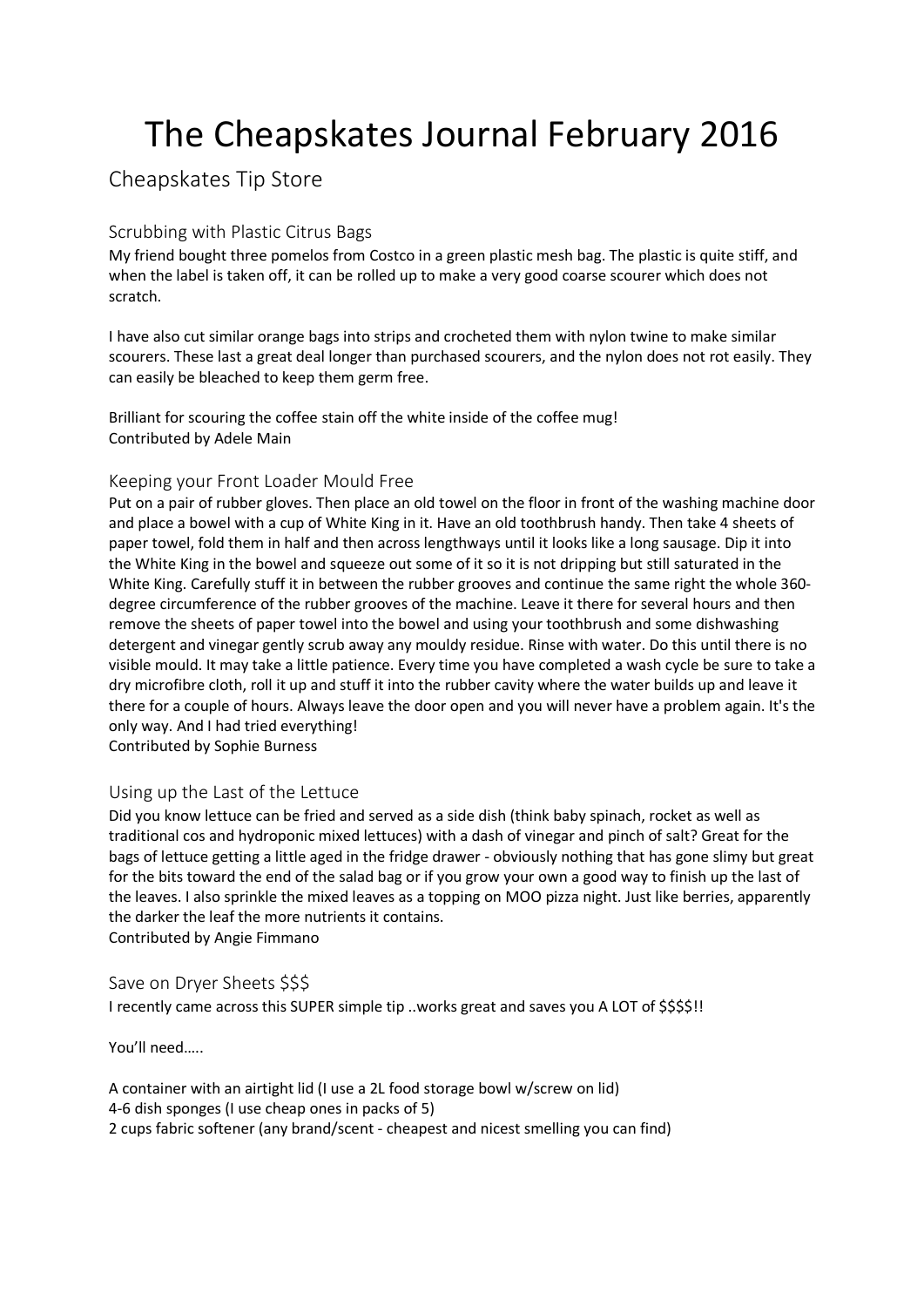#### 4-5 cups water

Gently stir fabric softener and water together in container

Cut sponges into 3 strips across the shortest side ..add sponges to softener/water mix and put on lid to leave soak.

To Use: squeeze out 1 sponge strip and put it in the dryer with your load of wet clothes ..when clothes are dry, put the sponge back into the container of mix.

Results: EXACTLY the same as using the expensive dryer sheets that get thrown away!!!!!

Cost: Coles Lavender fabric softeners concentrate \$0.76, Coles brand sponges 5 pack \$1.87, plastic screw lid container \$2.00.

Keeps your clothes smelling fresh without the expense. Refill container as needed ..but that won't be very often at all …MAYBE twice a year or less!!!

NOTE: If you use a smaller container ….just adjust mix to fill it with a ratio of 1 cup of softener to 2 cups of water (a little extra water doesn't hurt). Contributed by Tracy New

#### Cheap Alternative to Packing Cells

Packing cells (small zippered pouches to pack items within a suitcase or large bag) are such a great idea to organise your packing. However the cost really adds up, especially if you're buying a set for each and & are lighter too - perfect for travelling light or with carry-on luggage only. Use smaller sizes to organise toiletries and other small items & larger ones to organise clothing, shoes etc. We've used them on several long trips & wouldn't use anything else. Savings of up to \$50 per person. Contributed by Rebecca Clay

### When there's No Cream in the Fridge

Quite often I go to make a quiche and I haven't any cream or the cream that has been opened a day or two ago has gone off. So I decided to use about 1/4 cup of milk and 2 tablespoons of butter in my quiche and it was one of the yummiest yet. So I no longer buy cream but use the milk which is always in the fridge and some butter always in supply. I only use what I need. A saving of no waste and \$3.00 for cream.

Contributed by Carol Heagney

#### Emergency Fund Pays Down Home Loan

As a way of setting up an emergency fund and helping to pay our home off quicker I set up our home loan with a redraw facility. A set amount gets taken from my pay each fortnight and paid into our home loan as an extra payment. I have built up the three months' income for in the event we are both out of work and at the same time paid extra off our mortgage. This gives me the comfort of knowing that I have money at my fingertips in an emergency and at the same time I am paying the home loan off quicker.

Contributed by Felicity Georgiou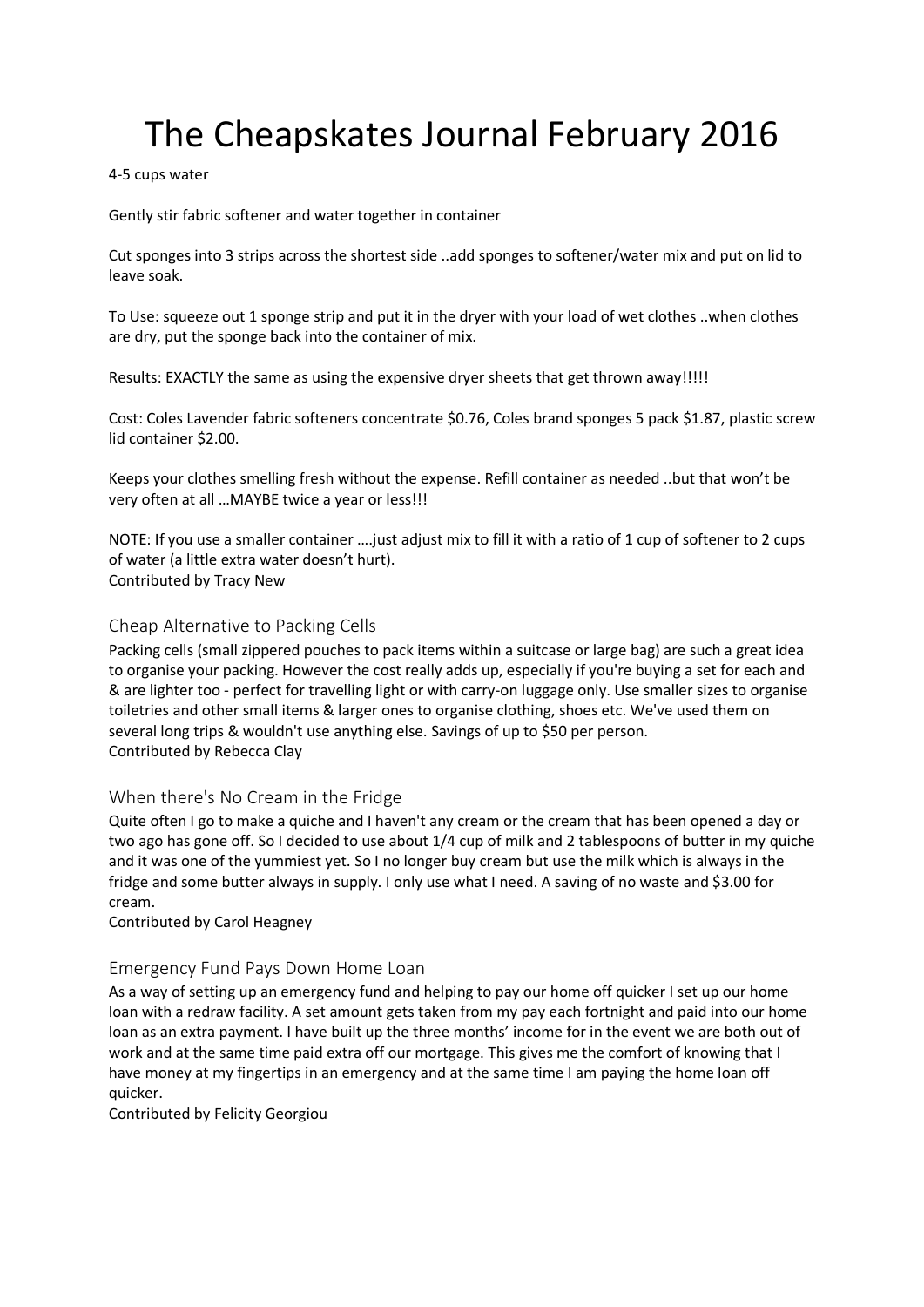### Weed Control in Paths and Pavers

We have large areas of deco (decomposed granite) and pavers in our yard and weeds are constantly popping up in the deco and between the paver cracks. I have used Once A Year Path Weeder with great success, but, after looking at the active ingredients, I found it was a type of salt. Instead of buying and mixing up the Once A Year Path Weeder, (not cheap and a lot of work mixing it and lugging it in a watering can), I bought a 15kg bag of pool salt. I then tipped portions into a large ice-cream container and sprinkled by the handful it over the areas to be kept weed free. Some I watered in with a hose and other parts I left it sitting dry on top for the rain to deal with - all areas treated have been weed free for two months - which is excellent for the wet season in NQ. DO NOT USE IN AREAS WHERE YOU HAVE, OR WILL WANT PLANTS GROWING.

Contributed by Rhonda Williams

Editor's note: This will work if you are desperate and really fighting a losing battle with weeds in paths BUT I'd use it sparingly. Salt is not something you want to add a lot of to your soil. I use undiluted white vinegar or boiling water from the kettle with good results.

#### Compost Soup

I live in a unit with a small courtyard and a number of pots with my veggies in. I do not have room for a compost bin, so I collect all my veggie pealing for the week and store in the refrigerator in a small plastic bucket with a lid. Once a week I make a soup with this, when cool I use the Wizz Stick to chop everything up (can use the food processor). I then pour the soup over the soil and water in it. No waste and my plants are thriving.

Contributed by Anna Thompson

#### MOO Bread Flour

Baker's flour for making bread is double the cost of plain flour, so to make your own add 1 teaspoon of gluten flour from the health food store to each cup of Homebrand plain flour. Makes lovely springy bread very cheaply.

Contributed by Carmelo Cutroni

#### Cheap Note Pads

It's the new year and most of us have a new diary, what to do with the old one. Toss it out never. How many pages have nothing on them or only one side? I tear out all the pages and put all the usable ones in a bulldog clip or two, instant note pad. One by the phone and one by the computer. I can then efficiently reuse or recycle the cover and wire spiral, no waste and little landfill. Contributed by Suzanne McEwen

### Cleaning the Compost Pail

Before putting compost scraps in your pail (before you toss them into the big compost bin), put some shredded newspaper at the bottom. It stops compost from sticking, absorbs some of the juices and smells and helps to balance out the composition of your compost. Contributed by Cynthia Tay